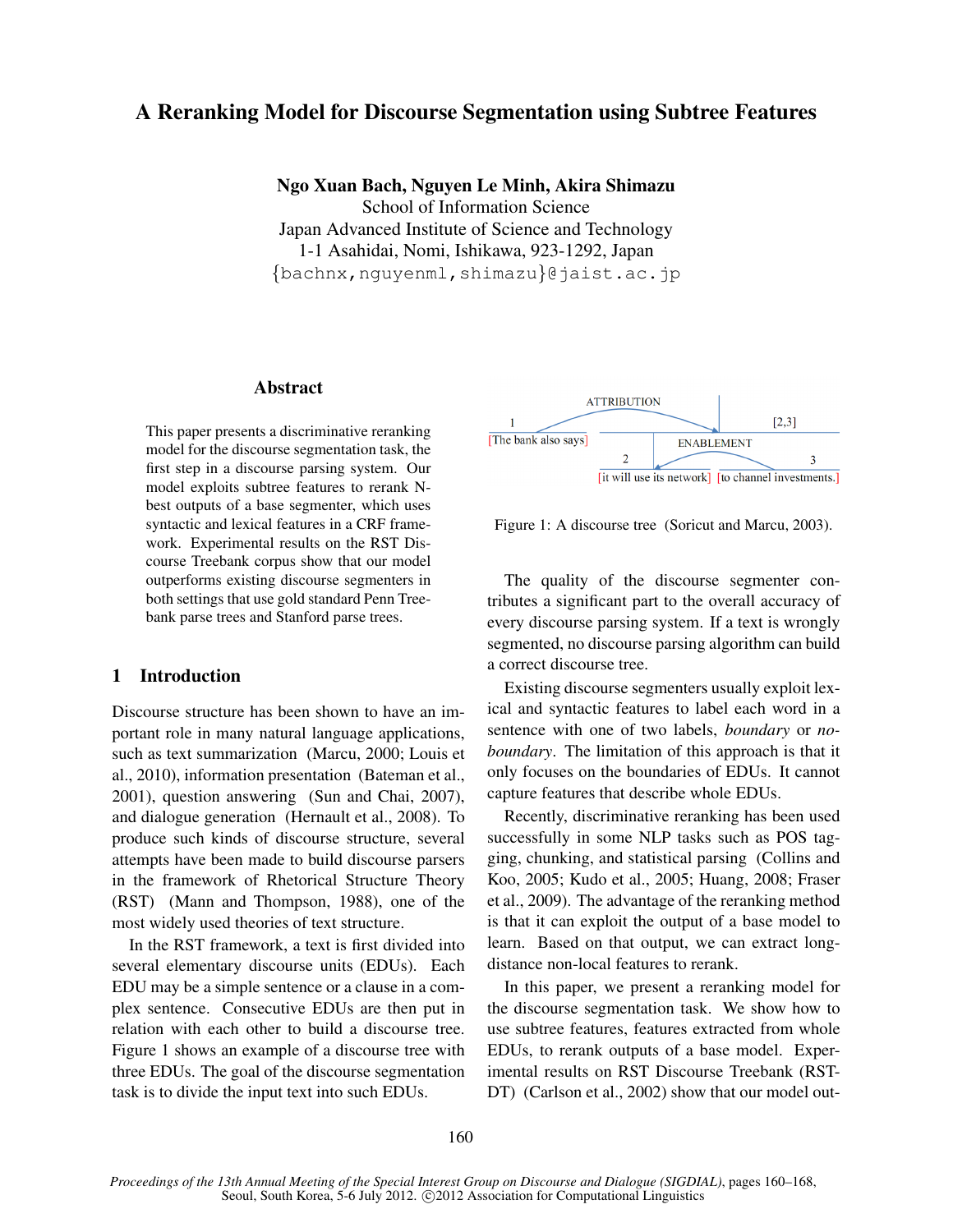performs existing systems.

The rest of this paper is organized as follows. Section 2 summarizes related work. Section 3 presents our method. Experimental results on RST-DT are described in Section 4. Finally, Section 5 gives conclusions.

## 2 Related Work

Several methods have been proposed to deal with the discourse segmentation task. Thanh et al. (2004) present a rule-based discourse segmenter with two steps. In the first step, segmentation is done by using syntactic relations between words. The segmentation algorithm is based on some principles, which have been presented in Corston (1998) and Carlson and Marcu (2001), as follows:

- 1. *The clause that is attached to a noun phrase can be recognised as an embedded unit. If the clause is a subordinate clause, it must contain more than one word*.
- 2. *Coordinate clauses and coordinate sentences of a complex sentence are EDUs*.
- 3. *Coordinate clauses and coordinate elliptical clauses of verb phrases (VPs) are EDUs. Coordinate VPs that share a direct object with the main VP are not considered as a separate discourse segment*.
- 4. *Clausal complements of reported verbs and cognitive verbs are EDUs*.

The segmenter then uses cue phrases to correct the output of the first step.

Tofiloski et al. (2009) describe another rule-based discourse segmenter. The core of this segmenter consists of 12 syntactic segmentation rules and some rules concerning a list of stop phrases, discourse cue phrases, and part-of-speech tags. They also use a list of phrasal discourse cues to insert boundaries not derivable from the parser's output.

Soricut and Marcu (2003) introduce a statistical discourse segmenter, which is trained on RST-DT to label words with *boundary* or *no-boundary* labels. They use lexical and syntactic features to determine the probabilities of discourse boundaries  $P(b_i|w_i, t)$ , where  $w_i$  is the  $i^{th}$  word of the input

sentence s, t is the syntactic parse tree of s, and  $b_i \in$  ${boundary, no-boundary}.$  Given a syntactic parse tree  $t$ , their algorithm inserts a discourse boundary after each word w for which  $P(boundary|w, t)$ 0.5.

Another statistical discourse segmenter using artificial neural networks is presented in Subba and Di Eugenio (2007). Like Soricut and Marcu (2003), they formulate the discourse segmentation task as a binary classification problem of deciding whether a word is the *boundary* or *no-boundary* of EDUs. Their segmenter exploits a multilayer perceptron model with back-propagation algorithm and is also trained on RST-DT.

Hernault et al. (2010) propose a sequential model for the discourse segmentation task, which considers the segmentation task as a sequence labeling problem rather than a classification problem. They exploit Conditional Random Fields (CRFs) (Lafferty et al., 2001) as the learning method and get state-ofthe-art results on RST-DT.

In our work, like Hernault et al. (2010), we also consider the discourse segmentation task as a sequence labeling problem. The final segmentation result is selected among N-best outputs of a CRFbased model by using a reranking method with subtree features.

## 3 Method

### 3.1 Discriminative Reranking

In the discriminative reranking method (Collins and Koo, 2005), first, a set of candidates is generated using a base model (GEN). GEN can be any model for the task. For example, in the part-of-speech (POS) tagging problem, GEN may be a model that generates all possible POS tags for a word based on a dictionary. Then, candidates are reranked using a linear score function:

$$
score(y) = \Phi(y) \cdot W
$$

where y is a candidate,  $\Phi(y)$  is the feature vector of candidate  $y$ , and  $W$  is a parameter vector. The final output is the candidate with the highest score:

$$
F(x) = argmax_{y \in GEN(x)} score(y)
$$
  
= argmax\_{y \in GEN(x)}  $\Phi(y) \cdot W$ .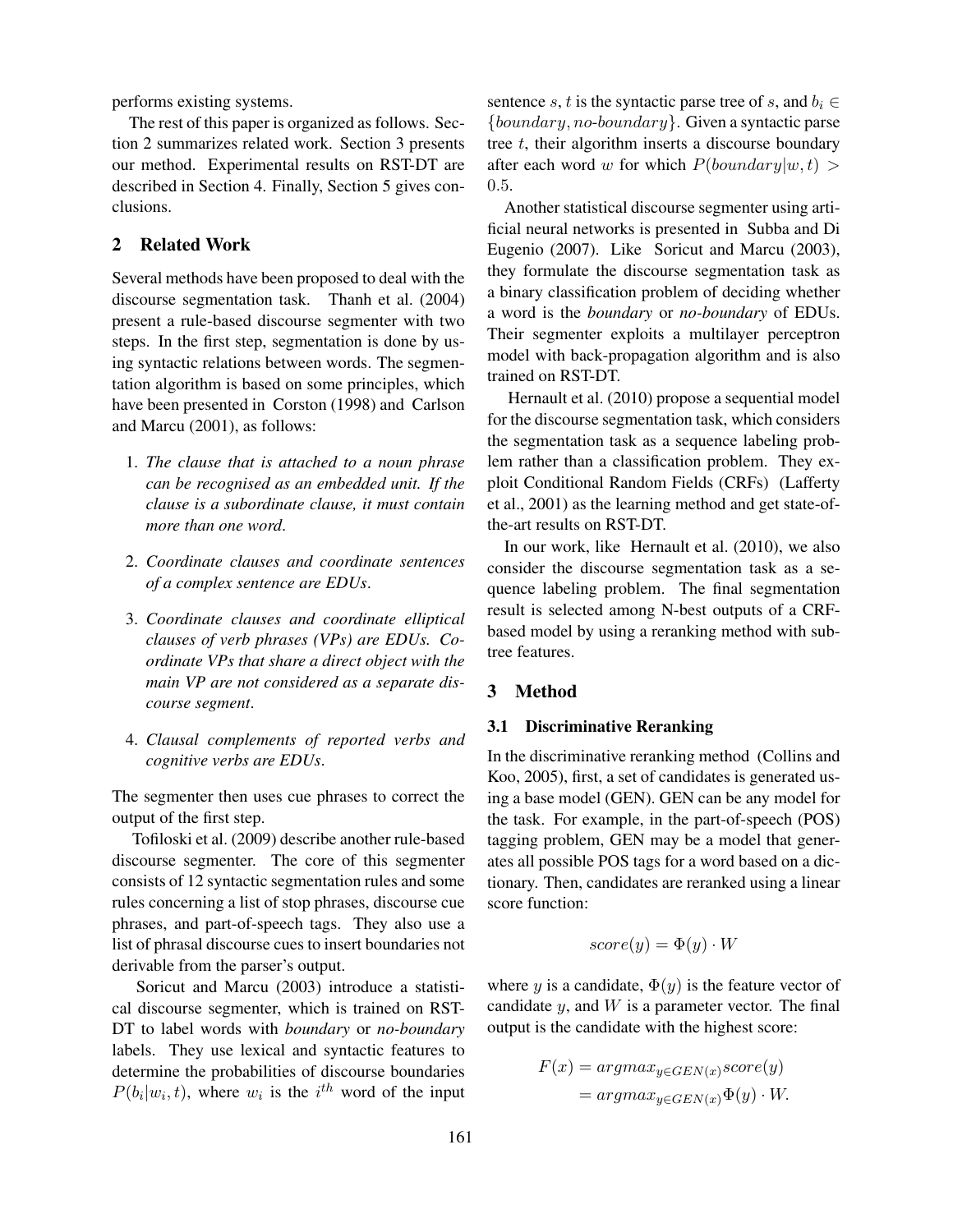To learn the parameter  $W$  we use the average perceptron algorithm, which is presented as Algorithm 1.

Algorithm 1 Average perceptron algorithm for reranking (Collins and Koo, 2005)

1: **Inputs**: Training set  $\{(x^i, y^i)|x^i \in R^n, y^i \in$  $C, \forall i = 1, 2, \ldots, m\}$ 2: **Initialize:**  $W \leftarrow 0, W_{avg} \leftarrow 0$ 3: **Define:**  $F(x) = argmax_{y \in GEN(x)} \Phi(y) \cdot W$ 4: for  $t = 1, 2, ..., T$  do 5: **for**  $i = 1, 2, ..., m$  **do** 6:  $i \leftarrow F(x^i)$ 7: if  $z^i \neq y^i$  then 8:  $W \leftarrow W + \Phi(y^i) - \Phi(z^i)$  $9:$  end if 10:  $W_{avg} \leftarrow W_{avg} + W$ <br>11: **end for** end for 12: end for 13:  $W_{avg} \leftarrow W_{avg}/(mT)$ 14: **Output:** Parameter vector  $W_{avg}$ .

In the next sections we will describe our base model and features that we use to rerank candidates.

### 3.2 Base Model

Similar to the work of Hernault et al. (2010), our base model uses Conditional Random Fields<sup>1</sup> to learn a sequence labeling model. Each label is either *beginning* of EDU (B) or *continuation* of EDU (C). Soricut and Marcu (2003) and Subba and Di Eugenio (2007) use *boundary* labels, which are assigned to words at the end of EDUs. Like Hernault et al. (2010), we use *beginning* labels, which are assigned to words at the beginning of EDUs. However, we can convert an output with *boundary*, *no-boundary* labels to an output with *beginning*, *continuation* labels and vice versa. Figure 2 shows two examples of segmenting a sentence into EDUs and their correct label sequences.

We use the following lexical and syntactic information as features: words, POS tags, nodes in parse trees and their lexical heads and their POS heads<sup>2</sup>. When extracting features for word  $w$ , let  $r$  be the

[The bank also says] [it will use its network] [to channel investments.] (Soricut and Marcu, 2003) Label sequence: B C C C B C C C C B C C C [Then,] when it would have been easier to resist them, [nothing was done] [and my brother was murdered by the drug mafias three years ago.] (RST Discourse Treebank) Label sequence: B C B C C C C C C C C C B C C **BCCCCCCCCCCCC** 

| Figure 2: Examples of segmenting sentences into EDUs. |  |  |  |
|-------------------------------------------------------|--|--|--|
|                                                       |  |  |  |

word on the right-hand side of w and  $N_p$  be the deepest node that belongs to both paths from the root to w and r.  $N_w$  and  $N_r$  are child nodes of  $N_p$  that belong to two paths, respectively. Figure 3 shows two partial lexicalized syntactic parse trees. In the first tree, if  $w = says$  then  $r = it$ ,  $N_p = VP(says)$ ,  $N_w = V BZ(says)$ , and  $N_r = S B A R(will)$ . We also consider the parent and the right-sibling of  $N_p$ if any. The final feature set for  $w$  consists of not only features extracted from w but also features extracted from two words on the left-hand side and two words on the right-hand side of  $w$ .

Our feature extraction method is different from the method in previous work (Soricut and Marcu, 2003; Hernault et al., 2010). They define  $N_w$  as the highest ancestor of  $w$  that has lexical head  $w$  and has a right-sibling. Then  $N_p$  and  $N_r$  are defined as the parent and right-sibling of  $N_w$ . In the first example, our method gives the same results as the previous one. In the second example, however, there is no node with lexical head "*done*" and having a rightsibling. The previous method cannot extract  $N_w$ ,  $N_p$ , and  $N_r$  in such cases. We also use some new features such as the head node and the right-sibling node of  $N_p$ .

### 3.3 Subtree Features for Reranking

We need to decide which kinds of subtrees are useful to represent a candidate, a way to segment the input sentence into EDUs. In our work, we consider two kinds of subtrees: *bound trees* and *splitting trees*.

The *bound tree* of an EDU, which spans from word  $u$  to word  $w$ , is a subtree which satisfies two conditions:

<sup>&</sup>lt;sup>1</sup>We use the implementation of Kudo (Kudo, CRF++).

<sup>&</sup>lt;sup>2</sup>Lexical heads are extracted using Collins' rules (Collins, 1999).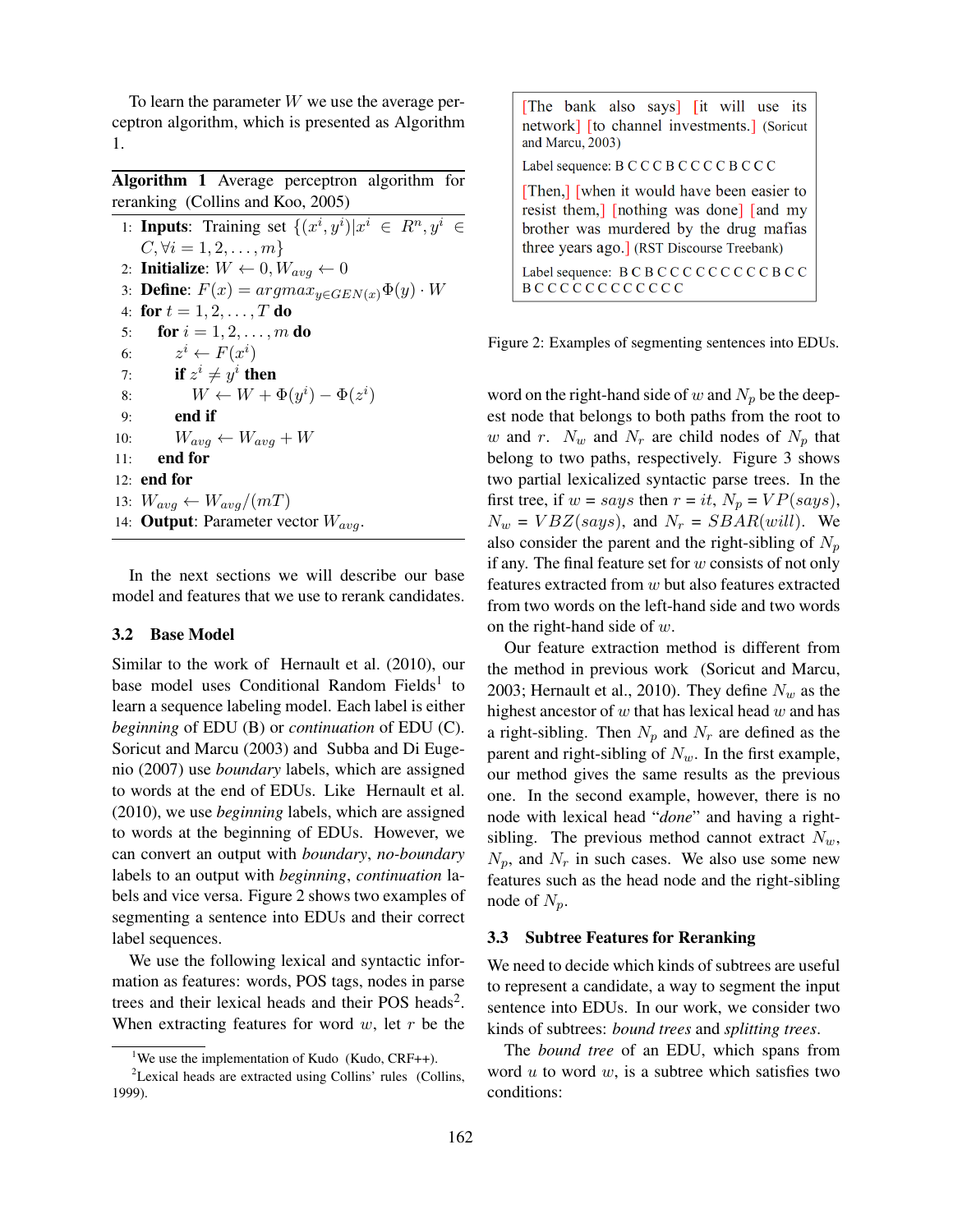

Figure 3: Partial lexicalized syntactic parse trees.

- 1. its root is the deepest node in the parse tree which belongs to both paths from the root of the parse tree to  $u$  and  $w$ , and
- 2. it only contains nodes in two those paths.

The *splitting tree* between two consecutive EDUs, from word  $u$  to word  $w$  and from word  $r$  to word  $v$ , is a subtree which is similar to a bound tree, but contains two paths from the root of the parse tree to w and r. Hence, a *splitting tree* between two consecutive EDUs is a *bound tree* that only covers two words: the last word of the first EDU and the first word of the second EDU. Bound trees will cover the whole EDUs, while splitting trees will concentrate on the boundaries of EDUs.

From a bound tree (similar to a splitting tree), we extract three kinds of subtrees: subtrees on the left path (*left tree*), subtrees on the right path (*right tree*), and subtrees consisting of a subtree on the left path and a subtree on the right path (*full tree*). In the third case, if both subtrees on the left and right paths do not contain the root node, we add a pseudo root node. Figure 4 shows the bound tree of EDU "*nothing was done*" of the second example in Figure 3, and some examples of extracted subtrees.

Each subtree feature is then represented by a string as follows:

• A left tree (or a right tree) is represented by concatenating its nodes with hyphens between nodes. For example, subtrees (b) and (e) in Figure 4 can be represented as follows:

*S-NP-NN-nothing*, and *S-VP-VP-VBN-done*.

• A full tree is represented by concatenating its left tree and right tree with string ### in the middle. For example, subtrees (g) and (h) in Figure 4 can be represented as follows:

*S-NP-NN###S-VP-VP-VBN*, and *NP-NN-nothing###VP-VP-VBN*.

The feature set of a candidate is the set of all subtrees extracted from bound trees of all EDUs and splitting trees between two consecutive EDUs.

Among two kinds of subtrees, splitting trees can be computed between any two adjacent words and therefore can be incorporated into the base model. However, if we do so, the feature space will be very large and contains a lot of noisy features. Because many words are not a boundary of any EDU, many subtrees extracted by this method will never become a *real* splitting tree (tree that splits two EDUs). Splitting trees extracted in the reranking model will focus on a small but compact and useful set of subtrees.

### 4 Experiments

### 4.1 Data and Evaluation Methods

We tested our model on the RST Discourse Treebank corpus. This corpus consists of 385 articles from the Penn Treebank, which are divided into a Training set and a Test set. The Training set consists of 347 articles (6132 sentences), and the Test set consists of 38 articles (991 sentences).

There are two evaluation methods that have been used in previous work. The first method measures only *beginning* labels (B labels) (Soricut and Marcu, 2003; Subba and Di Eugenio, 2007). The second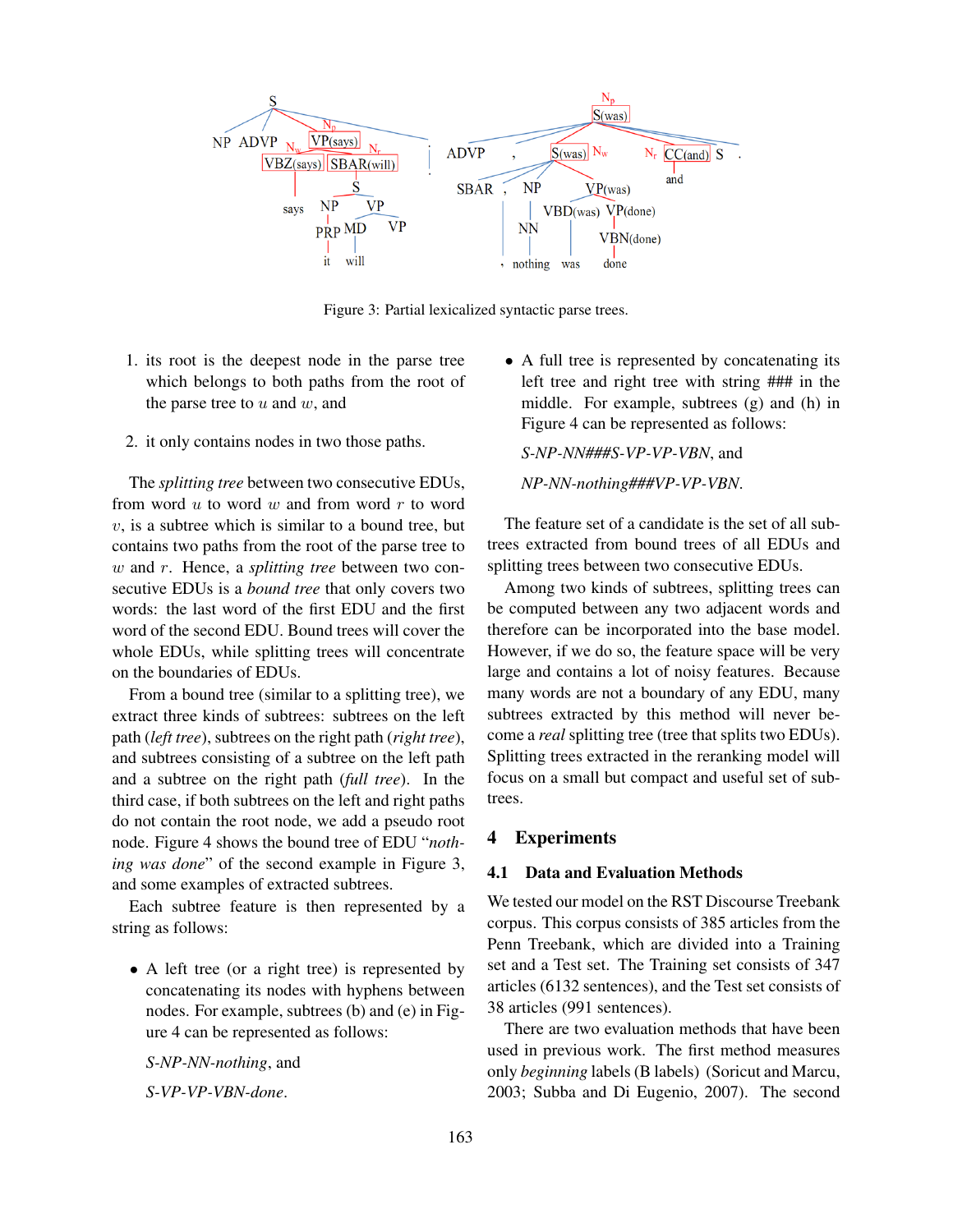

Figure 4: Subtree features.

method (Hernault et al., 2010) measures both *be*ginning and *continuation* labels (B and C labels)<sup>3</sup>. This method first calculates scores on B labels and scores on C labels, and then produces the average of them. Due to the number of C labels being much higher than the number of B labels, the second evaluation method yields much higher results. In Hernault et al. (2010), the authors compare their systems with previous work despite using different evaluation methods. Such comparisons are not valid. In our work, we measure the performance of the proposed model using both methods.

#### 4.2 Experimental Results

We learned the base model on the Training set and tested on the Test set to get N-best outputs to rerank. To learn parameters of the reranking model, we conducted 5-fold cross-validation tests on the Training set. In all experiments, we set N to 20. To choose the number of iterations, we used a development set, which is about 20 percent of the Training set.

Table 1 shows experimental results when evaluating only *beginning* (B) labels, in which SPADE is the work of Soricut and Marcu (2003), NNDS is a segmenter that uses neural networks (Subba and Di Eugenio, 2007), and CRFSeg is a CRF-based segmenter (Hernault et al., 2010). When using gold parse trees, our base model got  $92.5\%$  in the  $F_1$ score, which improves 1.3% compared to the stateof-the-art segmenter (CRFSeg). When using Stanford parse trees (Klein and Manning, 2003), our base model improved 1.7% compared to CRFSeg. It demonstrates the effectiveness of our feature ex-

| Table 1: Performance when evaluating on B labels |          |           |          |           |
|--------------------------------------------------|----------|-----------|----------|-----------|
| Model                                            | Trees    | $Pre(\%)$ | $Re(\%)$ | $F_1(\%)$ |
| <b>SPADE</b>                                     | Penn     | 84.1      | 85.4     | 84.7      |
| <b>NNDS</b>                                      | Penn     | 85.5      | 86.6     | 86.0      |
| <b>CRFSeg</b>                                    | Penn     | 92.7      | 89.7     | 91.2      |
| <b>Base</b>                                      | Penn     | 92.5      | 92.5     | 92.5      |
| Reranking                                        | Penn     | 93.1      | 94.2     | 93.7      |
| <b>CRFSeg</b>                                    | Stanford | 91.0      | 87.2     | 89.0      |
| <b>Base</b>                                      | Stanford | 91.4      | 90.1     | 90.7      |
| Reranking                                        | Stanford | 91.5      | 90.4     | 91.0      |
| Human                                            |          | 98.5      | 98.2     | 98.3      |

traction method in the base model. As expected, our reranking model got higher results compared to the base model in both settings. The reranking model got 93.7% and 91.0% in two settings, which improves 2.5% and 2.0% compared to CRF-Seg. Also note that, when using Stanford parse trees, our reranking model got competitive results with CRFSeg when using gold parse trees (91.0% compared to 91.2%).

Table 2 shows experimental results when evaluating on both *beginning* and *continuation* labels. Our models also outperformed CRFSeg in both settings, using gold parse trees and using Stanford parse trees (96.6% compared to 95.3% in the first setting, and 95.1% compared to 94.1% in the second setting).

Both evaluation methods have a weak point in that they do not measure the ability to find EDUs exactly. We suggest that the discourse segmentation task should be measured on EDUs rather than boundaries of EDUs. Under this evaluation scheme, our model achieved 90.0% and 86.2% when using

<sup>&</sup>lt;sup>3</sup>Neither evaluation method counts sentence boundaries.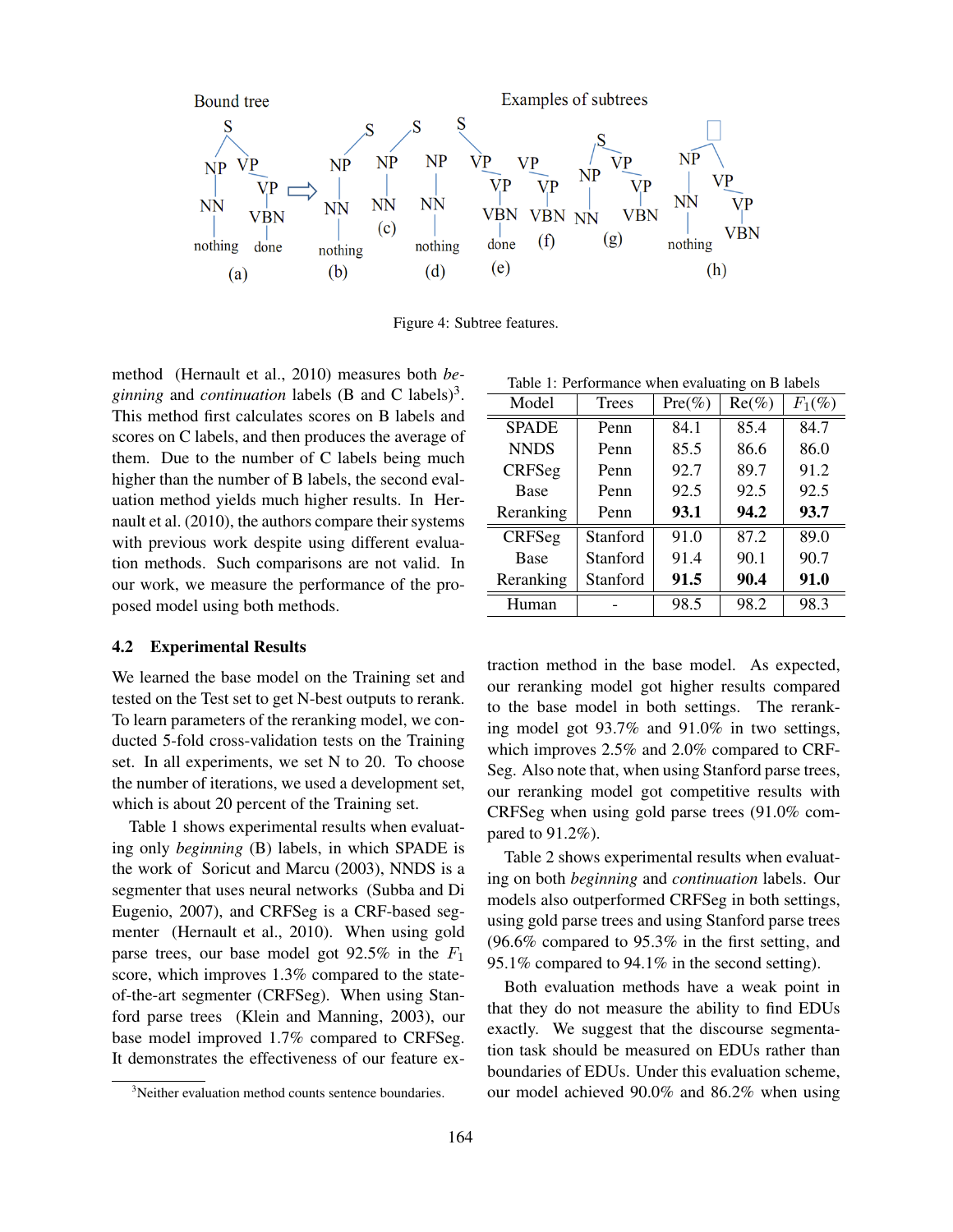| Table 2: Performance when evaluating on B and C labels |  |  |  |  |  |
|--------------------------------------------------------|--|--|--|--|--|
|--------------------------------------------------------|--|--|--|--|--|

| Model         | <b>Trees</b> | $Pre(\%)$ | $Re(\%)$ | $F_1(\%)$ |
|---------------|--------------|-----------|----------|-----------|
| <b>CRFSeg</b> | Penn         | 96.0      | 94.6     | 95.3      |
| Base          | Penn         | 96.0      | 96.0     | 96.0      |
| Reranking     | Penn         | 96.3      | 96.9     | 96.6      |
| <b>CRFSeg</b> | Stanford     | 95.0      | 93.2     | 94.1      |
| <b>Base</b>   | Stanford     | 95.3      | 94.7     | 95.0      |
| Reranking     | Stanford     | 95.4      | 94.9     | 95.1      |

gold parse trees and Stanford parse trees, respectively.

We do not compare our segmenter to systems described in Thanh et al. (2004) and Tofiloski et al. (2009). Thanh et al. (2004) evaluated their system on only 8 texts of RST-DT with gold standard parse trees. They achieved 81.4% and 79.2% in the precision and recall scores, respectively. Tofiloski et al. (2009) tested their system on only 3 texts of RST-DT and used different segmentation guidelines. They reported a precision of 82.0% and recall of 86.0% when using Stanford parse trees.

An important question is which subtree features were useful for the reranking model. This question can be answered by looking at the weights of subtree features (the parameter vector learned by the average perceptron algorithm). Table 3 shows 30 subtree features with the highest weights in absolute value. These features are thus useful for reranking candidates in the reranking model. We can see that most subtree features at the top are *splitting trees*, so *splitting trees* have a more important role than *bound trees* in our model. Among three types of subtrees (*left tree*, *right tree*, and *full tree*), *full tree* is the most important type. It is understandable because subtrees in this type convey much information; and therefore describe *splitting trees* and *bound trees* more precise than subtrees in other types.

#### 4.3 Error Analysis

This section discusses the cases in which our model fails to segment discourses. Note that all errors belong to one of two types, *over-segmentation* type (i.e., words that are not EDU boundaries are mistaken for boundaries) and *miss-segmentation* type (i.e., words that are EDU boundaries are mistaken for not boundaries).

| Table 4: Top error words |                                    |  |
|--------------------------|------------------------------------|--|
| Word                     | Percentage among all errors $(\%)$ |  |
| to                       | 14.5                               |  |
| and                      | 5.8                                |  |
| that                     | 4.6                                |  |
| the                      | 4.6                                |  |
| $\epsilon$               | 3.5                                |  |
| he                       | 2.3                                |  |
| it                       | 2.3                                |  |
| of                       | 2.3                                |  |
| without                  | 2.3                                |  |
|                          | 1.7                                |  |
| as                       | 1.7                                |  |
| if                       | 1.7                                |  |
| they                     | 1.7                                |  |
| when                     | 1.7                                |  |
| a                        | 1.2                                |  |

Tabel 4 shows 15 most frequent words for which our model usually makes a mistake and their percentage among all segmentation errors. Most errors are related to coordinating conjunctions and subordinators (*and*, *that*, *as*, *if*, *when*), personal pronouns (*he*, *it*, *they*), determiners (*the*, *a*), prepositions (*of*, *without*), punctuations (quotes and hyphens), and the word *to*.

Figure 5 shows some errors made by our model. In these examples, gold (correct) EDU boundaries are marked by bracket squares ([]), while predicted boundaries made by our model are indicated by arrows ( $\downarrow$  or  $\uparrow$ ). A down arrow ( $\downarrow$ ) shows a boundary which is predicted correctly, while an up arrow  $(\uparrow)$ indicates an *over-segmentation* error. A boundary with no arrow means a *miss-segmentation* error. For example, in Sentence 1, we have a correct boundary and an *over-segmentation* error. Sentences 2 and 3 show two *over-segmentation* errors, and sentences 4 and 6 show two *miss-segmentation* errors.

We also note that many errors occur right after punctuations (commas, quotes, hyphens, brackets, and so on). We analyzed statistics on words that appear before error words. Table 5 shows 10 most frequent words and their percentage among all errors. Overall, more than 35% errors occur right after punctuations.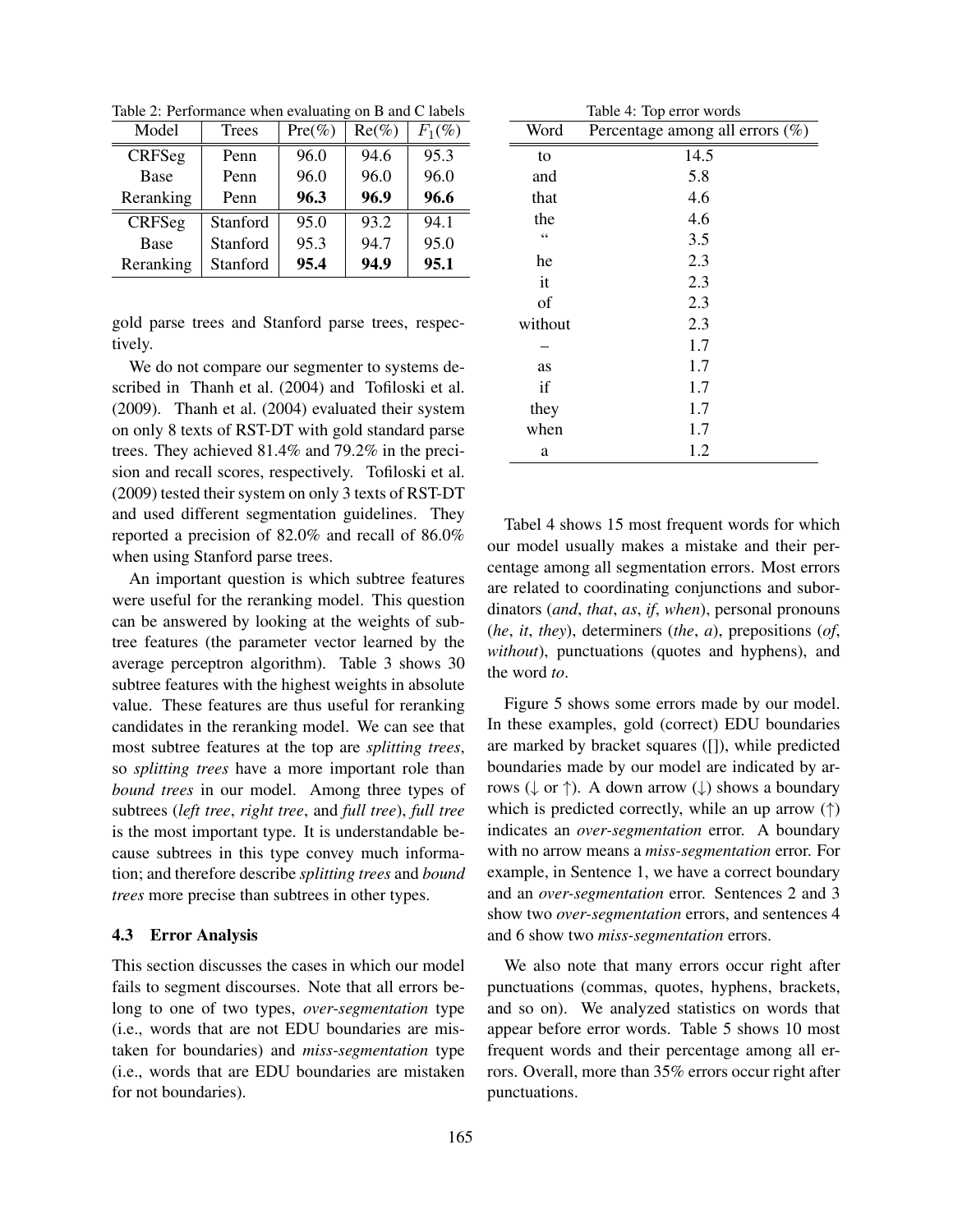| Type of tree      | Type of subtree | Subtree feature          | Weight     |
|-------------------|-----------------|--------------------------|------------|
| Splitting tree    | Full tree       | NP###NP-VP               | 23.0125    |
| Splitting tree    | Full tree       | VP###S-VP                | 19.3044    |
| Splitting tree    | Full tree       | NP###VBN                 | 18.3862    |
| Splitting tree    | Right tree      | <b>VP</b>                | $-18.3723$ |
| Splitting tree    | Full tree       | NP###SBAR                | 17.7119    |
| Splitting tree    | Full tree       | NP###NP-SBAR             | 17.0678    |
| Splitting tree    | Full tree       | NP###,                   | $-16.6763$ |
| Splitting tree    | Full tree       | NP###VP                  | 15.9934    |
| Splitting tree    | Left tree       | NP-VP                    | 15.2849    |
| Splitting tree    | Full tree       | NP###NP                  | 15.1657    |
| Splitting tree    | Right tree      | <b>SBAR</b>              | 14.6778    |
| Splitting tree    | Full tree       | NP###S-NP                | 14.4962    |
| Splitting tree    | Full tree       | <b>NP###S</b>            | 13.1656    |
| <b>Bound</b> tree | Full tree       | $S-PP###$ ,              | 12.7428    |
| Splitting tree    | Full tree       | NP###NP-VP-VBN           | 12.5210    |
| Bound tree        | Full tree       | NP###NP                  | $-12.4723$ |
| Bound tree        | Full tree       | VP###VP                  | $-12.1918$ |
| Splitting tree    | Full tree       | NP-VP###S                | 12.1367    |
| Splitting tree    | Right tree      | NP-VP                    | 12.0929    |
| Splitting tree    | Full tree       | NP-SBAR###VP             | 12.0858    |
| Splitting tree    | Full tree       | NP-SBAR-S###VP           | 12.0858    |
| Splitting tree    | Full tree       | VP###VP-VP               | $-12.0338$ |
| <b>Bound</b> tree | Full tree       | <b>VBG###.</b>           | 11.9067    |
| Bound tree        | Right tree      |                          | 11.8833    |
| Bound tree        | Full tree       | <b>VP###S</b>            | $-11.7624$ |
| Bound tree        | Full tree       | S###VP                   | $-11.7596$ |
| <b>Bound</b> tree | Full tree       | $``\# \overline{\# \#}"$ | 11.5524    |
| <b>Bound</b> tree | Full tree       | S###,                    | 11.5274    |
| Splitting tree    | Full tree       | NP###VP-VBN              | 11.3342    |
| Bound tree        | Left tree       | $\overline{0}$           | 11.2878    |

Table 3: Top 30 subtree features with the highest weights

**Sentence 1:** [With the fall social season well under way, name-droppers are out in force,] <sup>14</sup>  $\downarrow$  [trying to impress their betters  $\uparrow$  and sometimes put down their lessers.  $\left]^{1B}$ 

**Sentence 2:** [But it's not only the stock market  $\uparrow$  that has some small investors worried.]<sup>24</sup>

**Sentence 3:** ["I am ready at any moment  $\uparrow$  to compete with a state farm."]<sup>3A</sup>

Sentence 4: The Department of Housing and Urban Development has used testers<sup>144</sup> [to investigate discrimination in rental housing.  $]^{4B}$ 

**Sentence 5:** [Tell us what measure,  $\uparrow$  short of house arrest,  $\uparrow$  will get this Congress under control.]<sup>5A</sup>

Sentence 6: [Without machines,]<sup>6A</sup> [good farms can't get bigger.]<sup>6B</sup>

Figure 5: Some errors made by our model.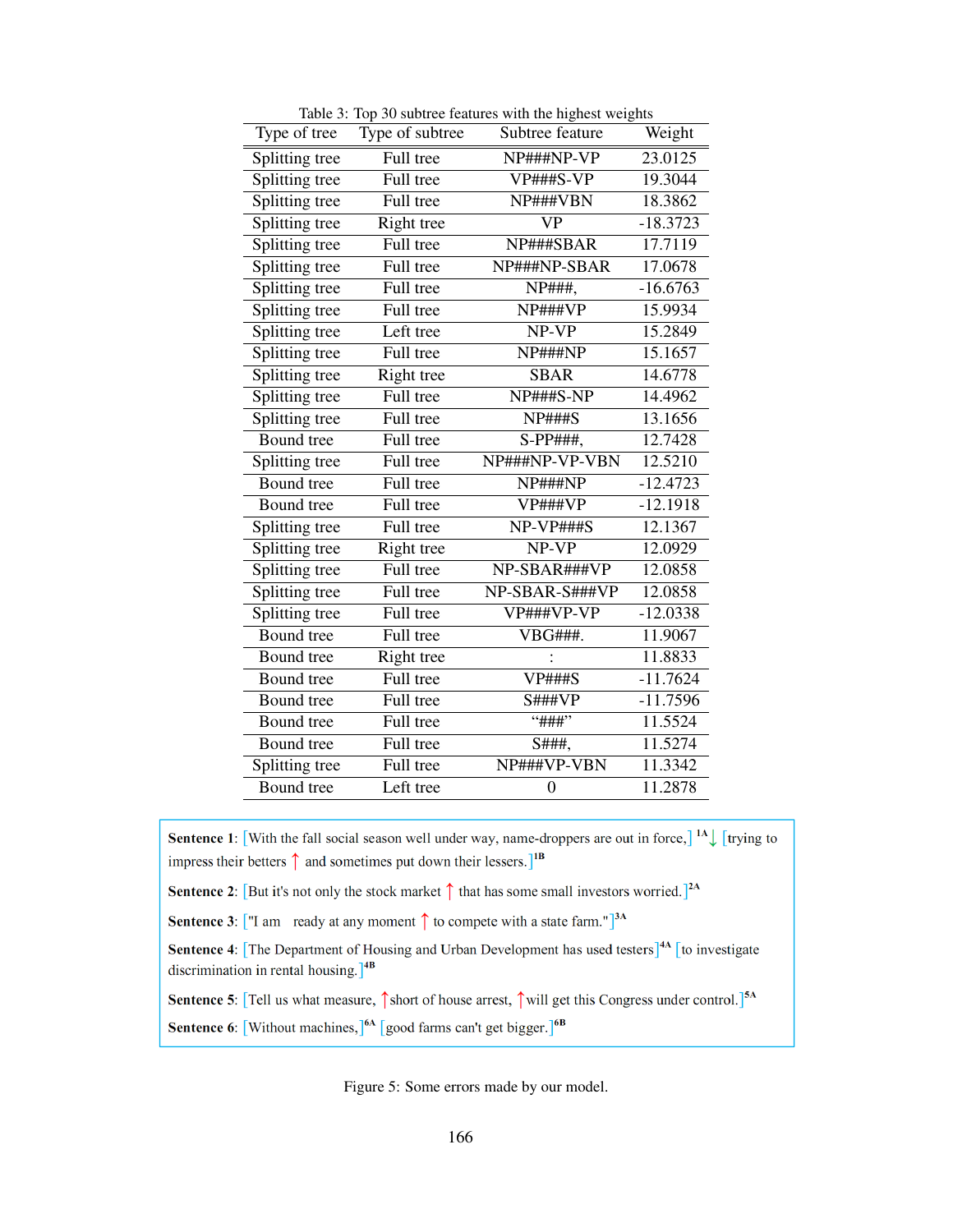| uw        |                                    |  |  |
|-----------|------------------------------------|--|--|
| Word      | Percentage among all errors $(\%)$ |  |  |
| ,         | 24.9                               |  |  |
| 66        | 5.2                                |  |  |
|           | 2.3                                |  |  |
| time      | 1.7                                |  |  |
|           | 1.2                                |  |  |
| assets    | 1.2                                |  |  |
| investors | 1.2                                |  |  |
| month     | 1.2                                |  |  |
| plan      | 1.2                                |  |  |
| was       | 1.2                                |  |  |

Table 5: Most frequent words that appear before error words

### 5 Conclusion

This paper presented a reranking model for the discourse segmentation task. Our model exploits subtree features to rerank N-best outputs of a base model, which uses CRFs to learn. Compared with the state-of-the-art system, our model reduces 2.5% among 8.8% errors (28.4% in the term of error rate) when using gold parse trees, and reduces 2% among 11% errors (18.2% in the term of error rate) when using Stanford parse trees. In the future, we will build a discourse parser that uses the described discourse segmenter.

### Acknowledgments

This work was partially supported by the 21st Century COE program 'Verifiable and Evolvable e-Society', and Grant-in-Aid for Scientific Research, Education and Research Center for Trustworthy e-Society.

The authors would like to thank the three anonymous reviewers for the time they spent reading and reviewing this paper and Michael Strube for his comments during the revision process of the paper.

### References

- J. Bateman, J. Kleinz, T. Kamps, and K. Reichenberger. 2001. Towards Constructive Text, Diagram, and Layout Generation for Information Presentation. *Computational Linguistics*, 27(3), pp. 409-449.
- L. Carlson and D. Marcu. 2001. Discourse Tagging Manual. *ISI Technical Report*, ISI-TR-545.
- L. Carlson, D. Marcu, and M.E. Okurowski. 2002. RST Discourse Treebank. *Linguistic Data Consortium (LDC)*.
- M. Collins. 1999. Head-Driven Statistical Models for Natural Language Parsing. *Ph.D. Thesis*, University of Pennsylvania.
- S. Corston-Oliver. 1998. Computing Representations of the Structure of Written Discourse. *Ph.D. Thesis*, University of California, Santa Barbara.
- M. Collins and T. Koo. 2005. Discriminative Reranking for Natural Language Parsing. *Computational Linguistics*, 31(1), pp. 25-70.
- A. Fraser, R. Wang, and H. Schütze. 2009. Rich Bitext Projection Features for Parse Reranking. In *Proceedings of the 12th Conference of the European Chapter of the ACL (EACL)*, pp. 282-290.
- H. Hernault, P. Piwek, H. Prendinger, and M. Ishizuka. 2008. Generating Dialogues for Virtual Agents Using Nested Textual Coherence Relations. In *Proceedings of IVA*, pp. 139-145.
- H. Hernault, D. Bollegala, and M. Ishizuka. 2010. A Sequential Model for Discourse Segmentation. In *Proceedings of the 11th International Conference on Intelligent Text Processing and Computational Linguistics (CICLing)*, pp. 315-326.
- L. Huang. 2008. Forest Reranking: Discriminative Parsing with Non-Local Features. In *Proceedings of the 46th Annual Meeting of the Association for Computational Linguistics (ACL)*, pp. 586-594
- D. Klein and C. Manning. 2003. Accurate Unlexicalized Parsing. In *Proceedings of the 41st Annual Meeting of the Association for Computational Linguistics (ACL)*, pp. 423-430.
- T. Kudo. CRF++: Yet Another CRF toolkit. Available at http://crfpp.sourceforge.net/
- T. Kudo, J. Suzuki, and H. Isozaki. 2005. Boostingbased parse reranking with subtree features. In *Proceedings of the 43rd Annual Meeting of the Association for Computational Linguistics (ACL)*, pp. 189- 196.
- J. Lafferty, A. McCallum, and F. Pereira. 2001. Conditional random fields: Probabilistic models for segmenting and labeling sequence data. In *Proceedings of the 18th International Conference on Machine Learning (ICML)*, pp.282-289.
- A. Louis, A. Joshi, and A. Nenkova 2010. Discourse indicators for content selection in summarization. In *Proceedings of the 11th annual SIGdial Meeting on Discourse and Dialogue (SIGDIAL)* , pp.147-156.
- W.C. Mann and S.A. Thompson. 1988. Rhetorical Structure Theory. Toward a Functional Theory of Text Organization. *Text* 8, pp. 243-281.
- D. Marcu. 2000. The Theory and Practice of Discourse Parsing and Summarization. MIT Press, Cambridge.